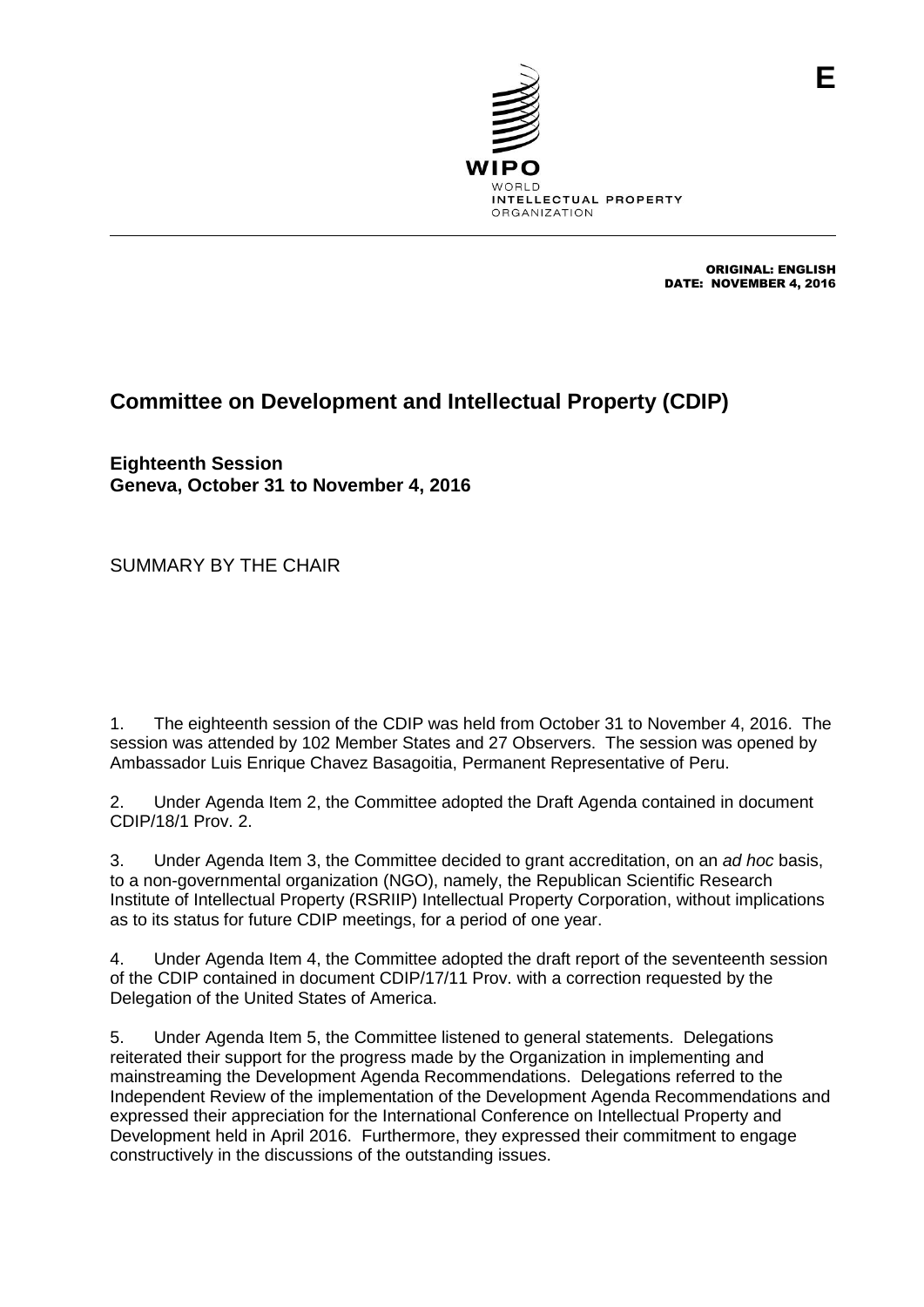6. Under Agenda Item 6, the Committee considered the following:

6.1 Progress Reports on the Implementation of the Development Agenda contained in document CDIP/18/2. The Committee took note of the progress achieved in the implementation of the six ongoing projects and the completion report on the Pilot Project on Intellectual Property and Design Management for Business Development in Developing and Least Developed Countries (LDCs). Project Managers responded to the observations made by delegations and took note of the Committee's guidance.

6.2 Report on the International Conference on Intellectual Property and Development contained in document CDIP/18/3. The Committee took note of the information contained in the document. Delegations appreciated the quality of the substance of the Conference and its successful organization by the Secretariat. A number of delegations expressed their interest in convening similar conferences on a biennial basis. In this regard, the African Group will submit a written proposal to the next session of the Committee.

6.3 Report on the Independent Review of the Implementation of the Development Agenda Recommendations contained in document CDIP/18/7. The Committee took note of the Report and acknowledged that the recommendations contained therein were addressed to different actors involved in the implementation of the Development Agenda, namely, Member States, the Committee and the Secretariat. The Committee agreed on the need to continue considering those recommendations. Accordingly, the Committee requested the Secretariat to provide at its next session a report on the recommendations addressed to it. It was also decided that Member States should provide to the Secretariat written contributions on any of the recommendations contained in the report by February 28, 2017. The Secretariat's report should include the submissions received from Member States.

6.4 Description of the Contribution of the Relevant WIPO Bodies to the Implementation of the Respective Development Agenda Recommendations. The Committee took note of the information contained in the document.

7. Under Agenda Item 7, the Committee considered the following:

7.1 Compilation of Member States Inputs on SDGs relevant to WIPO's work contained in document CDIP/18/4. The Committee considered the inputs received from a number of delegations contained therein. It was decided that the Secretariat will present an annual report to the Committee, at its first session of the year, containing information on WIPO's contribution to the implementation of the SDGs and its associated targets on:

- (a) the activities and initiatives undertaken individually by the Organization;
- (b) the activities undertaken by the Organization as part of the UN System; and
- (c) the assistance provided by WIPO to Member States upon their request.

The Committee will continue its discussion on the way to address this subject in its future sessions, including the request for establishing a permanent agenda item.

7.2 Revised Proposal for a Mechanism for Updating the Database on Flexibilities contained in document CDIP/18/5. The Committee agreed on the first option contained in the document as a mechanism to periodically update the Database on Flexibilities in the Intellectual Property System. It was also decided that the Secretariat will undertake measures to ensure a better dissemination of the information contained in the Database and inform the Committee at a future session on those measures.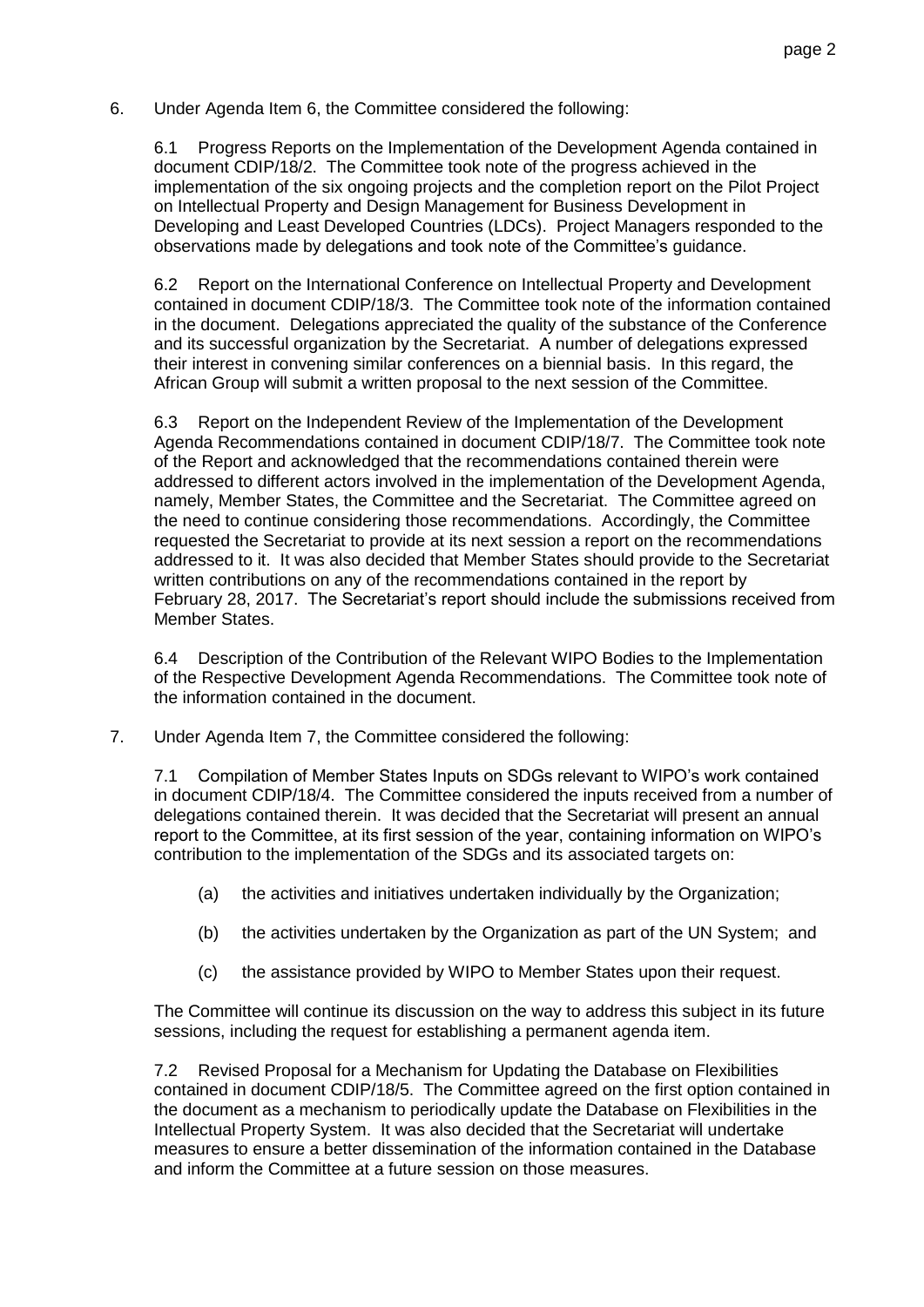7.3 Compilation of Member States Inputs on Activities related to Technology Transfer contained in document CDIP/18/6 Rev. The Committee considered the Compilation of Member States Inputs on Activities Related to Technology Transfer (CDIP/18/6 Rev.) containing a joint proposal by the delegations of the United States, Australia and Canada on general policy issues and a way forward and a proposal by the Delegation of South Africa for a project on IP management and transfer of technology: promoting the effective use of IP in developing countries. The Committee supported the South African proposal in principle and will further consider this proposal at its next session based on a revised document. With respect to the joint proposal by the delegations of the United States, Australia and Canada, the Committee agreed to go forward with items 1, 2, 3, 4 and 6 (as amended) of the proposal and to continue discussing the remaining Item 5 at the next session.

7.4 WIPO General Assembly Decision on CDIP Related Matters contained in document CDIP/18/10. The Committee considered the issue at hand on Appendix II contained in the Summary by the Chair of the seventeenth session. The Committee agreed to continue discussions on this item at the next session of the CDIP. The Chair will provide to the next session of the CDIP a new document containing: (i) the proposals reflected in Appendix II of the Summary by the Chair of the seventeenth session; and (ii) an alternative Chairman's text, based on the above-mentioned proposals that will serve as a point of departure for future discussions.

7.5 An External Review of the WIPO Technical Assistance in the Area of Cooperation for Development contained in documents CDIP/16/6, CDIP/9/16 and CDIP/8/INF/1, and the Summary by the Chair of the CDIP/17, Appendix I. The Committee decided to:

(i) Close the sub-agenda item 7 - "An External Review of WIPO Technical Assistance in the Area of Cooperation for Development";

(ii) Open discussions on WIPO technical assistance in the Area of Cooperation for Development focused on the revised Spanish Proposal, as attached in Appendix I of the Summary by the Chair CDIP/17, in a new sub-agenda Item 7 for the next six coming sessions of the CDIP; and

(iii) At the end of this period, the CDIP will discuss the final implementation of the revised Spanish Proposal, as attached in Appendix I of the Summary by the Chair CDIP/17 and related documents CDIP/8/INF/1, CDIP/9/15, CDIP/9/16 and CDIP/16/6.

7.6 Guides prepared in the context of the Project on innovation and Technology Transfer Support Structure for National Institutions, namely: (i) A Practical Guide for Valuing Intangible Assets in Research and Development Institutions contained in document CDIP/17/INF/2; (ii) Models of Intellectual Property (IP) Related Contracts for Universities and Publically-Funded Research Institutions contained in document CDIP/17/INF/3; and (iii) Intellectual Property Valuation Manual for Academic Institutions contained in document CDIP/17/INF/4. The Committee took note of the aforementioned guides.

8. Under Agenda Item on Future Work, the Committee agreed upon a list of issues and documents for the next session.